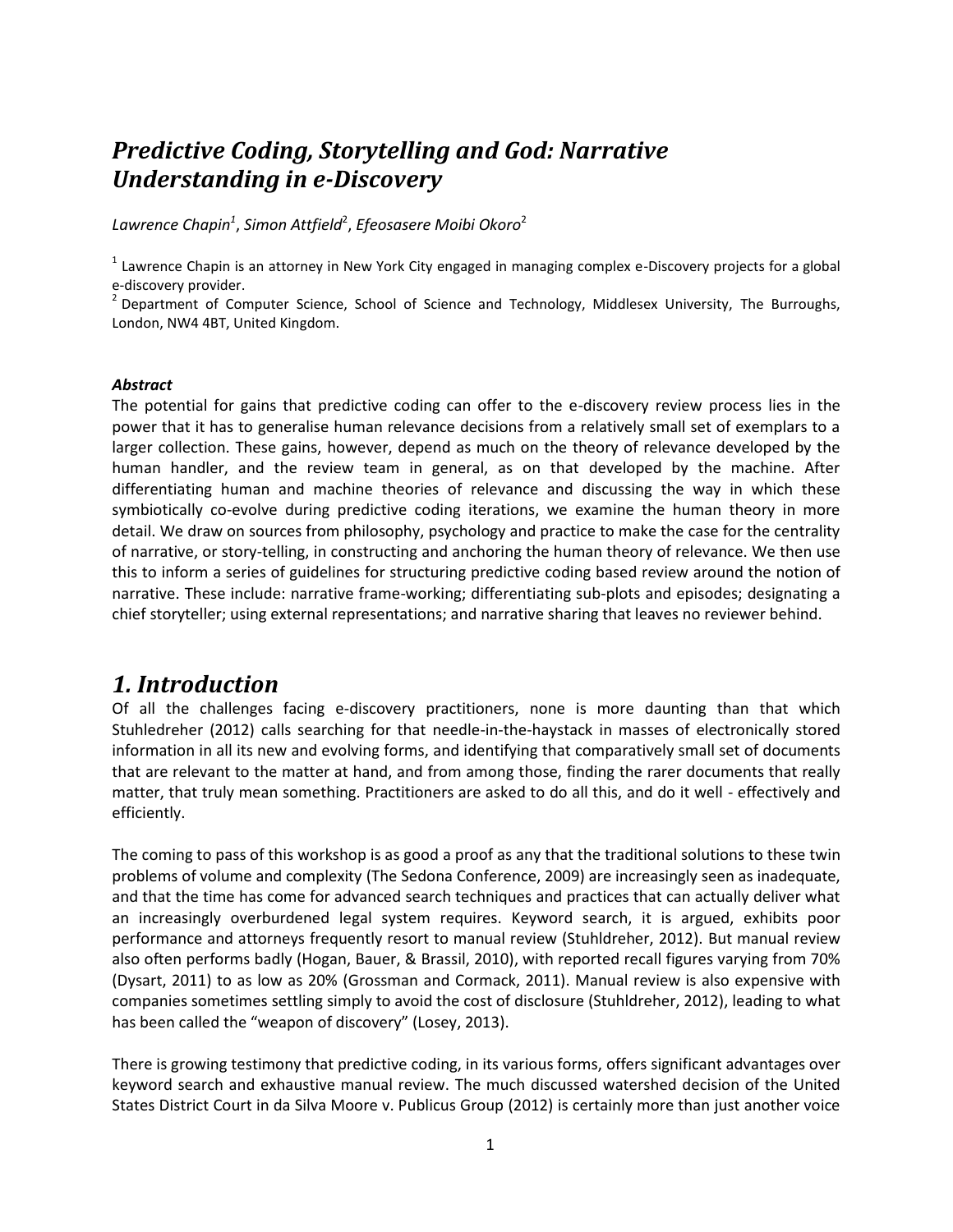in that growing chorus. The enthusiasm is understandable. Predictive coding has been estimated to cut the cost of manual review by 50% to 70% (Stuhldreher, 2012), by leveraging the relevancy judgments of expert human reviewers concerning collection subsets. The human reviewers are asked first to render their judgments, whereupon the power of the predictive technologies to generalize them is loosed upon the wider collection.

This entire process hinges upon cognitive models. Documents chosen according to a human model are presented to a predictive coding system in order for the system to construct its own model, from which it identifies those documents in the larger set which it thinks are relevant. The results are then looped back to the reviewers who may widen the sample and perform further manual review, and re-present the results back to further refine the system model. So, an iterative process ensues, designed to narrow a very large collection of documents towards a subset which are responsive to the matter at hand - and at lower cost than other forms of review.

Important questions arise, however, about the deployment of predictive coding in practice. As an application of supervised machine learning, predictive coding explicitly places the human in critical phases of the loop. Effectively, the machine leans on its human handlers and their evolving grasp of the material at hand. It makes sense to us, therefore, that predictive coding may often depend on how humans are supported in developing and consolidating their own understanding. Further, we propose that the human understanding of what matters in any one case may very well rest upon how well the human reviewers apprehend the case as a *narrative* or a series of narratives. We argue that making sense in those settings entails elaborating and testing narratives constructed as plausible explanations for the facts uncovered — that, at its heart, such managed review is storytelling.

In this paper we draw upon sources which we believe make a strong case for structuring the processes of e-Discovery and predictive coding in particular around narrative representation of evidence. We then proceed to offer a number of recommendations for doing so. Our comments are most directly informed by the recent experience of the first and second authors in dealing with regulatory investigations - as a practitioner in the field in the first instance and an academic researcher in the second. We believe, however, that these principles bear strongly upon the field where regulators play because they are principles that hold wherever stories are being told to decision makers, including those in more traditional litigation.

In the next section we begin by exploring the distinction we draw between machine theories and human theories. In section three we draw on sources from a range of fields to elucidate the centrality of narrative in the human theory of relevance in e-discovery. We follow this section with some proposals for placing narrative at the heart of the deployment of predictive coding in e-discovery.

## *2. Machine Theories and Human Theories*

### *Finding God*

Not long ago in his widely read and influential blog, one of our leading practitioners of cutting edge electronic discovery, who is also one of the leading proponents of predictive coding, very publicly confessed that the computer he was using in one of his signature searches had been stumped. Several weeks before, Ralph Losey had begun a series of searches in the well-trodden Enron collection (Losey, 2012a). His purpose, he explained in the blog, was to encourage more attorneys and litigants to use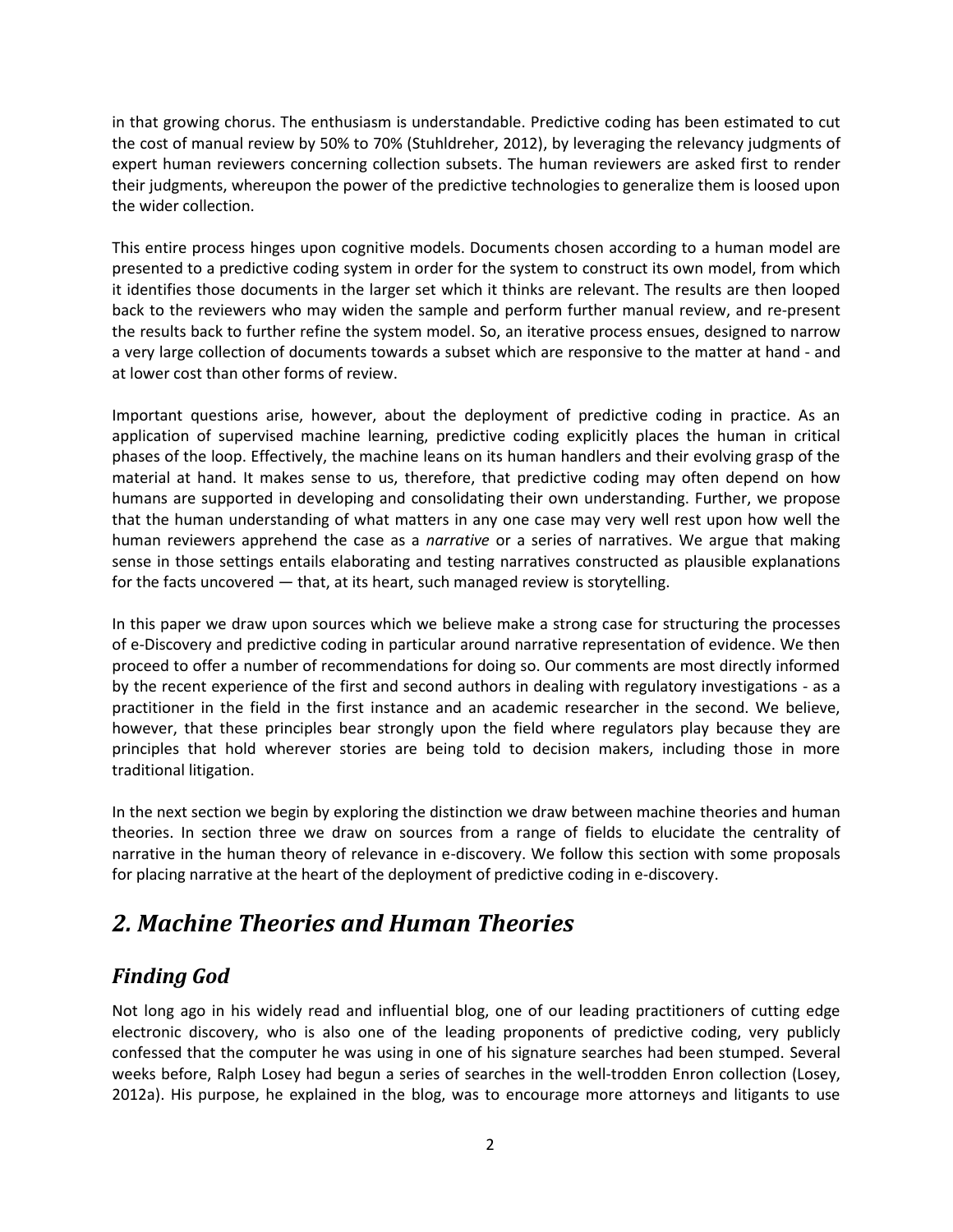predictive coding. His chosen field was a nearly 700,000 document slice of the Enron database consisting of emails and attachments, organized in three separate data sets, and running from a time that the company was in high cotton, to the time of its dissolution. His chosen quest was the search for documents related to involuntary employee terminations, on the thinking that distinctions between voluntary and involuntary terminations involve "fine relevancy distinctions." To the best of his knowledge it was a first, Losey said: a "blow-by-blow" description "from the trenches" of a predictive coding project. Now, in week seven of that narrative undertaking, he said he ran into an unexpected limitation of his methodology. That is, his computer's focus was "too myopic to see God."

More specifically, one of the documents that the computer found to be a very close call was an email containing an inspirational message about God of the kind you find on the internet: God would ask not about the size of your home, but who you welcomed in; not about the kind of car you drove, but how many you helped by driving them. "It was kind of funny to see," Losey wrote, "that this email confused the computer, whereas any human could immediately recognize that this was a message about God, not employee terminations. It was obvious that the computer did not know God." (Losey, 2012b).

It is important, of course, not to make too strong a point here. As with any other subject matter, appeals to the divine could certainly be made the object of effective search methodologies. Nonetheless, it struck us as ironic that such a lawyerly observation on the apparent inaccessibility of the divine should come in the context of a novel embrace of the narrative form. After all, it is to narratives themselves that the people of many cultures and many times have resorted in their attempts to dig down into and construe the events of their lives. For reasons both psychological and philosophical that we will discuss here, answers to quests for meaning have long come in narrative form. In a sense, narrative has been a carrier of meaning. Indeed, western theology in the last part of the  $20<sup>th</sup>$  century was marked by an epistemological approach still known as Narrative Theology. Yet, here paradoxically, at least one slice of an innovative effort to tell a modern story bumped into God and fell short.

Situational shortfalls, notwithstanding, of course, it is hard not to be impressed by the burgeoning technological capabilities of the offerings in the highly competitive e-discovery space. Still, even modern wisdoms about what is possible - and meaningful - can stand to benefit from reminders that come in more traditional garb. In that spirit, we offer a parable as a cautionary tale told by friends.

### *The Parable of the Tank Detector*

We call it the Parable of the Tank Detector. It is a well-travelled story in the corridors of Artificial Intelligence departments everywhere, and we do not attest to its historicity. It does, however, say something about what can happen when we endeavor to teach machines to think.

Once upon a time, or so the story goes, the American military were developing a computer system that they could train to identify tanks on the battlefield. The approach involved connecting a 'neural network' to a camera. The training was to be done using photographs. So the design team went out into the field and took 100 photographs of scenes with tanks in various orientations - out in the open, hiding behind trees, and the like. They also took 100 photographs of scenes with no tanks present. The system would be taught using both positive and negative cases.

They split all the photographs into two sets, one for training and one for testing the system after training had taken place. Using the training set, they showed the system pictures of tanks and said, "Tank". They also showed the system pictures without tanks and said, "No tank". Each time the system would first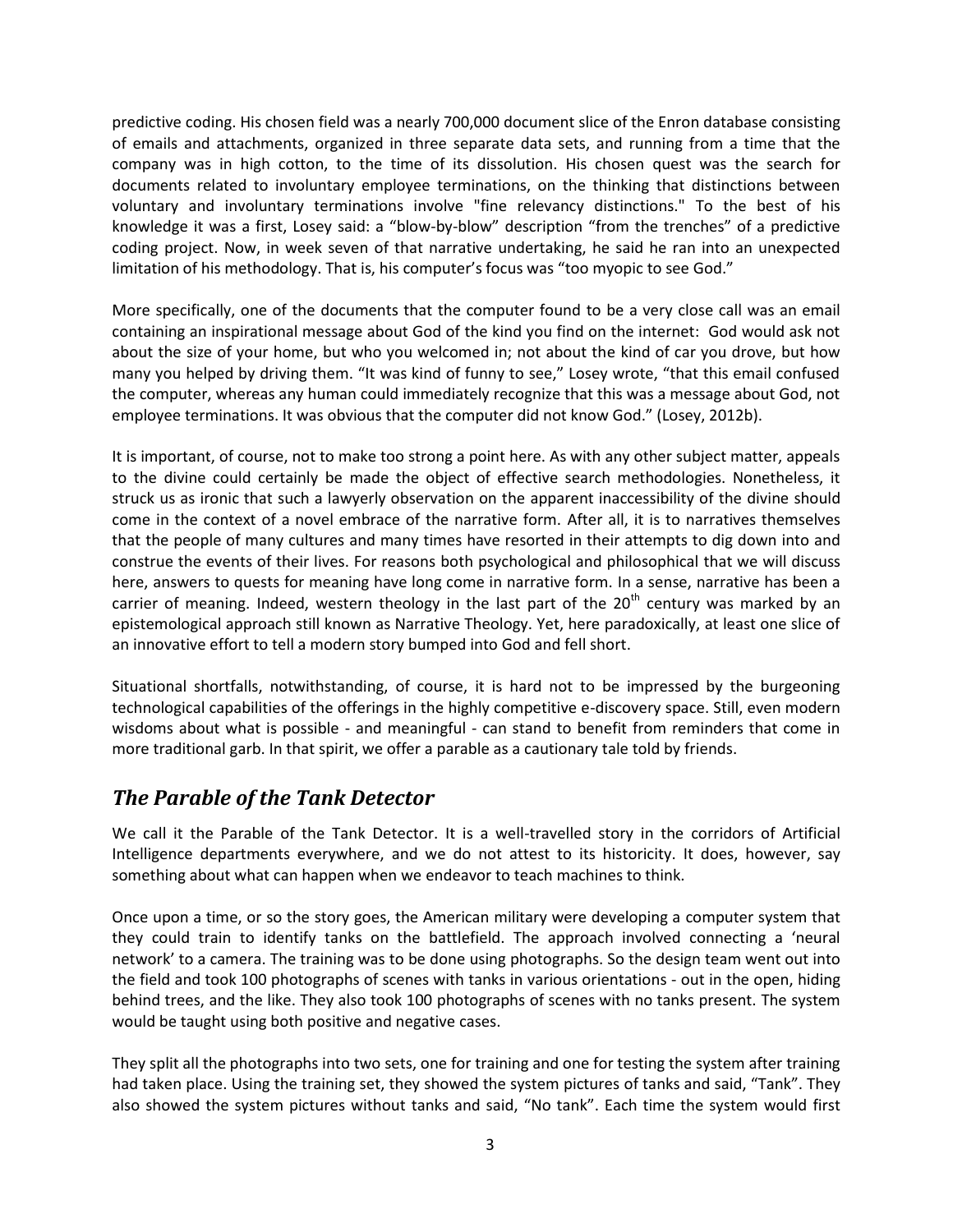have a guess, and if shown to be wrong would adjust itself. A keen understanding would emerge, it was hoped, of the key features it needed to consider in making the right judgment. From entirely random beginnings the system's performance improved. It got so proficient that it could give a correct answer most of the time. The next step was to test the system on the remaining photos - the set that it had not yet seen. It behaved extremely well – perfectly in fact, categorizing every photo as either 'tank' or 'no tank' correctly. The designers decided to commission a further set of photos for more testing. The pictures came back and they were shown to the system. Only this time its performance was abysmal no better than flipping a coin.

It took the designers a while to work out what was going on. It turned out that the original photographs with tanks and without tanks had been taken on different days. The 'tank' days happened to be sunny. The 'no tank' days had been cloudy. Each time the system was shown a photograph with a tank, it saw bright sunlight, blue skies and shadows. Each time it saw a photograph without a tank, it saw grey skies and an absence of shadows. This was the meaning of 'tank' it inferred. The designers had developed a sunny day detector, and a good one at that.

Thus we are reminded that when we teach by ostensive definition we cannot say what has actually been learned. By no means is this merely an academic caveat – it is, for example, what parents and teachers struggle with when it comes to knowing precisely what children have learned. Fine but important differences in understanding often find expression only in later behaviors. Such learning of ours is often soon enough, of course. Who cares, for example, if your understanding of 'fruit' differs from that of your child, so long as when you ask her to buy fruit, she comes back with something that you can happily put in your citrus salad. It's only when she comes back with an Idaho potato that you know that is time for another talk.

### *A Convergence of Moving Targets*

During the predictive coding process a machine learning system uses exemplar documents to construct an internal, generalized model of document relevance. It then uses this model to discriminate relevant from non-relevant documents. Following Hogan, Bauer and Brassil (2010) we refer to the model as a *theory of relevance*. It is a theory because it extends beyond a finite set of judgments to a theoretically infinite set. Notably, the system constructs a theory of relevance based on exposure to documents and judgments about them, i.e. the theory evolves in the face of ostensive definitions. What is presented to the system as exemplars of relevance, however, depends in turn on prior human judgment by a document reviewer. Hence there is a second theory of relevance in play - that of the reviewer.

We understand the machine theory of relevance as very different in character from that of the human reviewer. The system characterizes relevance in terms that it understands - typically by mapping document characteristics, such as the presence and absence of text tokens, to locations within a multidimensional parameter space. In this parameter space relevance can be reduced to a calculation of spatial proximity. For the human reviewer, though, a theory of relevance is not so much about text tokens as a characterization of the subject matter of the case. Here judgments are concerned with whether documents are 'about' certain matters of human conduct and activity which form the focus for the case. They concern people and places, clubs and institutions, contracts and complaints - the full cornucopia of corporate life.

This mismatch is significant and arises because the two systems perform different kinds of abstraction over the raw data; effectively they have different internal languages. The question of addressing this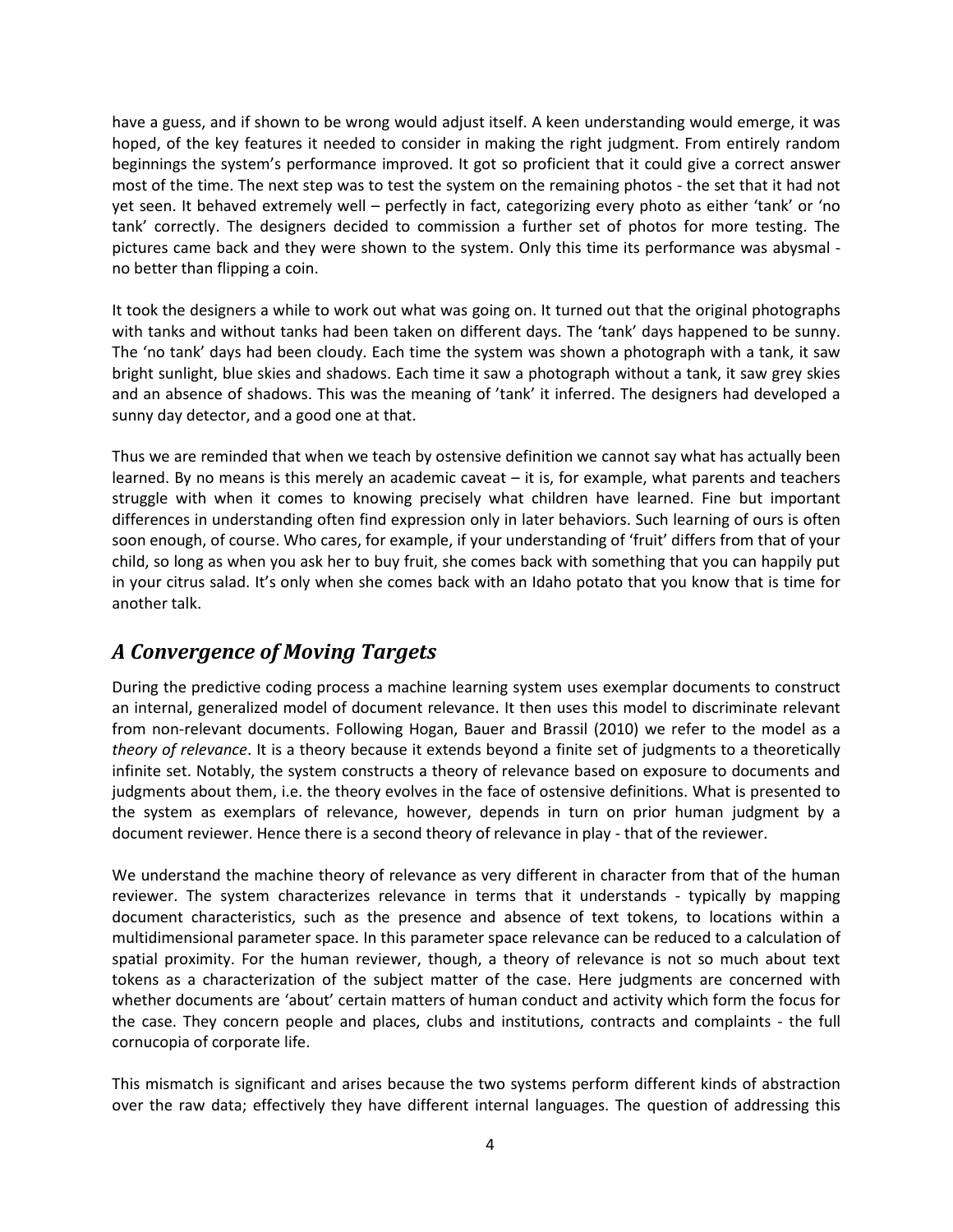conceptual 'mismatch' or 'misfit' is arguably a fruitful direction and we briefly discuss two ways in which this may be done. One is for the human to understand, or translate, their interests into a language that the machine understands. This is actually what is done in keyword searching. Where the machine abstracts concepts from exemplars in terms of a multidimensional parameter space, the benefits of having users understand this would need to be offset against the costs training them on what goes on 'under the bonnet' and designing systems with sufficient transparency at the interface. A more userfriendly alternative might be to have the system abstract in terms that the user does. This is a perspective that has been adopted in respect of developing deeper user-centered evaluation methods (see for example, Blandford, Green, Furniss and Makri, 2008), and has been proposed as an approach for designing for more effective e-discovery (Attfield and Blandford, 2008). From a technical perspective, however, the challenges here are very big—perhaps as big as the problem of artificial intelligence itself, and certainly beyond the scope of this paper. For now, however, we note that linguistic approaches requiring limited *a priori* knowledge such as information extraction and ontology evolution may go some way to bridge the mismatch.

For now we are left with a mismatch. One way of understanding predictive coding is as a process that aims for convergence between the two, implicitly held, theories of relevance, and one that does this by systematically exposing and reconciling the relevance decisions of each. Through this process the machine's theory of relevance evolves and is corrected in the light of human judgments. But just as the machine's theory evolves, so the human theory is also dynamic. It too will evolve through exposure to documents and a developing understanding of the case (Hogan, Bauer and Brassil, 2010). One of the authors previously conducted a series of case studies of e-discovery regulatory investigations at a large London law firm (Attfield & Blandford, 2010). In the words of a Senior Associate interviewed in one of those case studies, "The scope of what you're trying to do is immense and you're having to define it as you go along". A partner on the case similarly commented, "There'll be constant refinement of who and what we thought was important." Underlying the task is a complex sensemaking problem which involves the user in understanding what happened and what is important - an understanding that can be expected to be defined and refined as discovery progresses and the problem is better understood.

Sensemaking is often understood as a process of reciprocal interaction between bottom-up exposure to data on the one hand, and the top-down application of interpretations on the other (Klein, Phillips and Peluso, 2007; Pirolli and Card, 2005; Weick, 1995; Dervin, 1983). Interpretation gives meaning to data and also defines what counts as data (as opposed to 'noise'). Exposure to data can elaborate, lend support to or challenge an interpretation, perhaps forcing it to be modified or abandoned. Sensemaking has been described as a process of placing stimuli into some kind of framework (e.g., a mental narrative, a model of others' motives and intentions, a spatial "map," etc., which then allows us to "comprehend, understand, explain, attribute, extrapolate and predict (Starbuck and Milliken, 1988). In e-discovery investigations, like other kinds of investigation, new discoveries cue new human theories which then become a theme for further investigation in a process of 'discovery led refinement' (Attfield and Blandford, 2011).

As the concept of what is important develops, so the human theory of relevance changes with it. These changes can be evolutionary or they can be revolutionary. Both, for example, are captured by Klein, Phillips and Peluso's (2007) Data-Frame theory of sensemaking, in which sensemaking is articulated as an ongoing process of framing and re-framing in the light of data. A frame, or interpretation, which can be guided as much by our wealth of background knowledge and conditioning as the data, creates expectations. Violations challenge the frame and present a surprise, bringing the frame into question and provoking a re-assessment of current 'understanding'.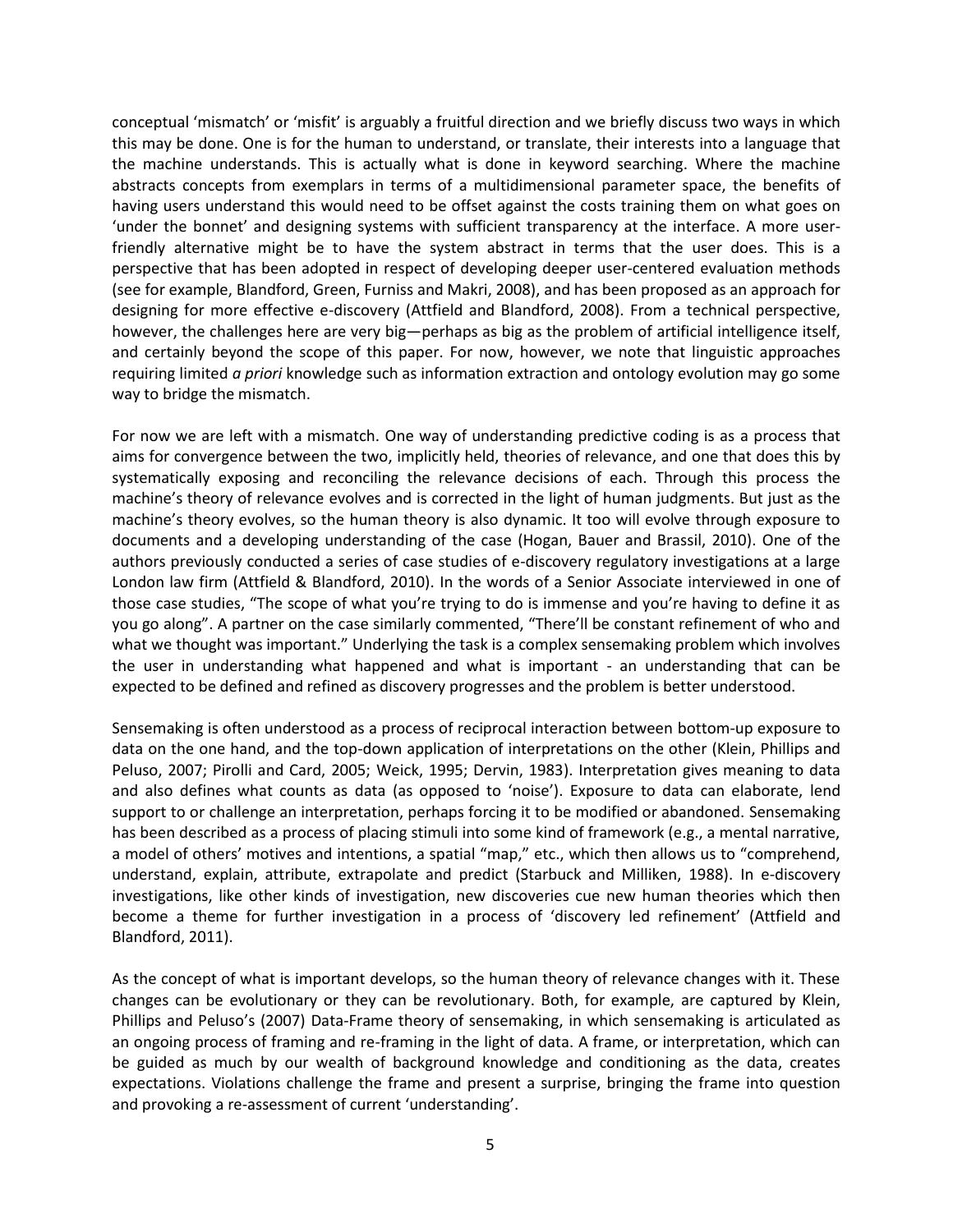Hence, we can understand the application of predictive coding to e-discovery as one that aims for the convergence of two moving targets, with each theory providing decisions and exemplars which help to refine the other. We now turn to the question of how to be understand the human theory in this process and from this, how to support its development and consolidation. We turn to the significance of narrative as a form for making sense of the human affairs that provide the ultimate subject-matter for ediscovery.

# *3. The Significance of Narrative*

When faced with the question of what to do for the final argument at the close of trial, Jim McElhaney's fictional trial advocacy guru, and hero of his regular ABA Journal column, Angus responds, "People don't make their decisions with syllogisms and rational progressions of principle. Stories—not rules—are what really influence our thinking. Since the dawn of time, we have used stories to teach, explain, understand how the world works, memorialize events and instill moral values." (McElhaney, 2009). In Jim McElhaney's own words in an interview broadcast on YouTube, "Stories are what interest people" (McElhaney, 2012).

Research in cognitive psychology has yielded real evidence for what McElhaney's fictional hero knew so deep in his fictional gut. Pennington and Hastie conducted a series of studies into the comprehension of evidence in legal cases (Pennington and Hastie, 1991). In an initial study, they showed a group of experimental participants a filmed re-enactment of a murder trial. They then recorded debriefing interviews with them and analysed the recordings to see how the participants mentally structured the information they had heard. Of key interest was whether participants would internally organise the information by order of presentation, according to the legal arguments, in terms of character sketches of the various witnesses or as narratives. The analysis showed that participants organised the information into a story structure, even though it was not heard in that form. Indication for this came from observation such as events being described as causally linked (e.g. "Johnson was angry so he decided to kill him" etc). Interestingly, they also found that only 55% of the references to actions, mental states and goals were actually present in the testimony, whereas the remaining 45% had been inferred by the participants in order to form more coherent narrative episodes.

Pennington and Hastie went on to perform a number of studies designed to confirm and further explore what they had found. In one of these, they presented evidence from the trial in textual form, manipulating the order of presentation. Two orders were used: *story order*, in which the evidence was presented in a temporal, causal sequence; and *witness order*, in which the evidence was presented as it was in the original trial. This manipulation was applied independently to statements for the *defense* and statements for the *prosecution*.

A hundred and thirty college students listened to the statements. The results were startling. Of the participants who heard the prosecution in *story order* and the defense in *witness order*, 78% chose to convict. Of the participants who heard the defense in *story order* and the prosecution in *witness order*, only 31% chose to convict. The explanation offered was that the information was simply easier to understand when presented as a narrative. In the words of McElhaney, "Stories are how we understand the interrelationship of events."

This and other studies like it provided a basis for what Pennington and Hastie called the *Story Model*. According to the Story Model, people find it easiest to make sense of trial information by constructing a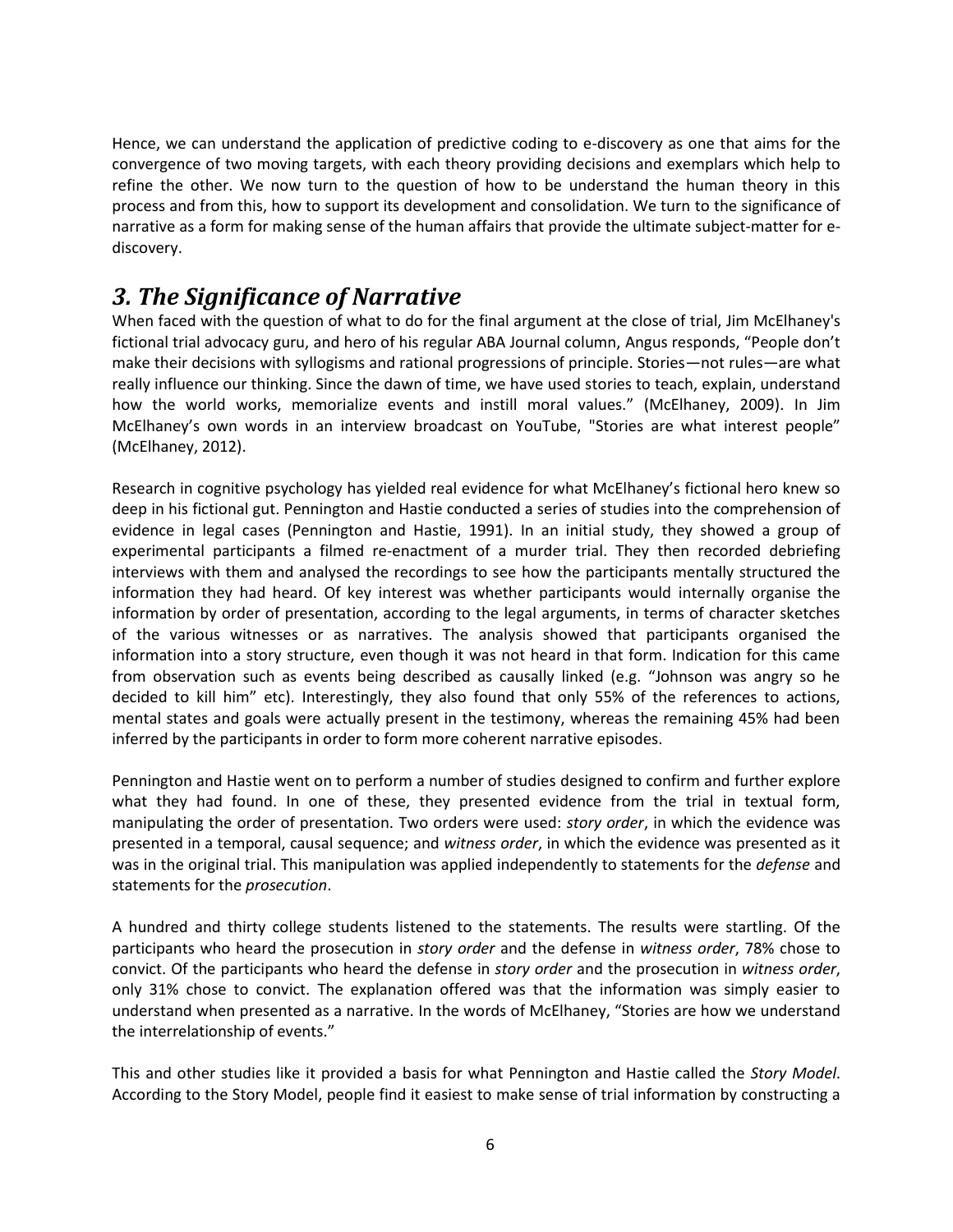narrative which accounts for and explains the evidence. It makes more sense that way. Importantly, the narrative is created not just from the evidence but also by reasoning from general beliefs and expectations about the social world. We are all deeply experienced in human practices, tendencies, motivations and reactions. Narrative allows us to leverage this social knowledge to make sense of what we see and hear.

But to borrow from the title of a book to which we are indebted in our exploration of these issues, why narrative? What is it about *story* that makes it crucial to understanding human life? (Hauerwas and Jones, 1997). How do we locate its significance in a wider range of diverse human affairs? Most important for us in this context, as a matter of practical reason, what is it about the narrative form that so penetrates to the core of what it means to be human?

If philosopher Stephen Crites is to be credited, the significance of narrative to the understanding of human affairs is that actual human experience—and by that he means the form of active consciousness itself as it operates on its horizon of events—is itself a story. He leans on no less an historical personage than Augustine for the idea that, "Consciousness grasps its objects in an inherently temporal way and that this temporality is retained in the unity of its experience as a whole" (Crites, 1971). Only narrative, Crites says, can contain the surprises, the disappointments and reversals and achievements of actual experience. It is narrative, we would say, that enables all these facets of each moment to "make sense."

Alasdair MacIntyre (1981) makes a related claim for the importance of narrative to a deeper understanding of human life. "Modern" life and thought, he says, both tend toward a fragmentation of the self. Socially, we partition life—our life of work and our life of leisure, our public life and private. These separations, and the distinctiveness of each, are the terms in which we have come to think and feel. It is said that when we are able to understand our actions in their most basic and irreducible form, we touch the foundations of what it means to be human. But, MacIntyre says, more fundamental than even the most closely studied and cleanly defined actions to what it means to be human are what he calls "intelligible action, actions of a kind that enable us to see them as flowing from a human agent's intentions, motives, passions, and purposes." These are matters of context, the actions for which we may be held to account. It is when human actions escape such understanding that we are "baffled", he says.

But such intentions can only be understood from a particular context, from the human setting in time and place; this was Klein and colleagues' 'frame'. And it is precisely this context that narrative provides and provokes. It occurs to the authors that the complex settings that tend to give rise to demands for electronic discovery are precisely those that can be baffling even to those who live and work within those settings. It can be hard to understand so many different actors, and their many individual actions. But according to MacIntyre, we are able to overcome our bafflement - the acts of others become intelligible - when they find a proper place in a narrative.

Take the setting of any large corporate enterprise, for example, operating a far flung network of integrated businesses where complexity and breadth of reach are marks of the prevailing culture. To share in any culture, MacIntyre (1977) says, is to share in a certain scheme of understanding and interpretations by which ordinary actions are made intelligible and the countless social transactions made possible. He reminds us how these vast enterprises can be like the realm of Shakespeare's Hamlet, challenged as he was to construct and construe the narrative according to which he would order and interpret events. Like the realm of that Denmark, our complex modern worlds can be unsettled by hitherto unsuspected truths  $-$  to use MacIntyre's phrase  $-$  precisely the kind of uncovering made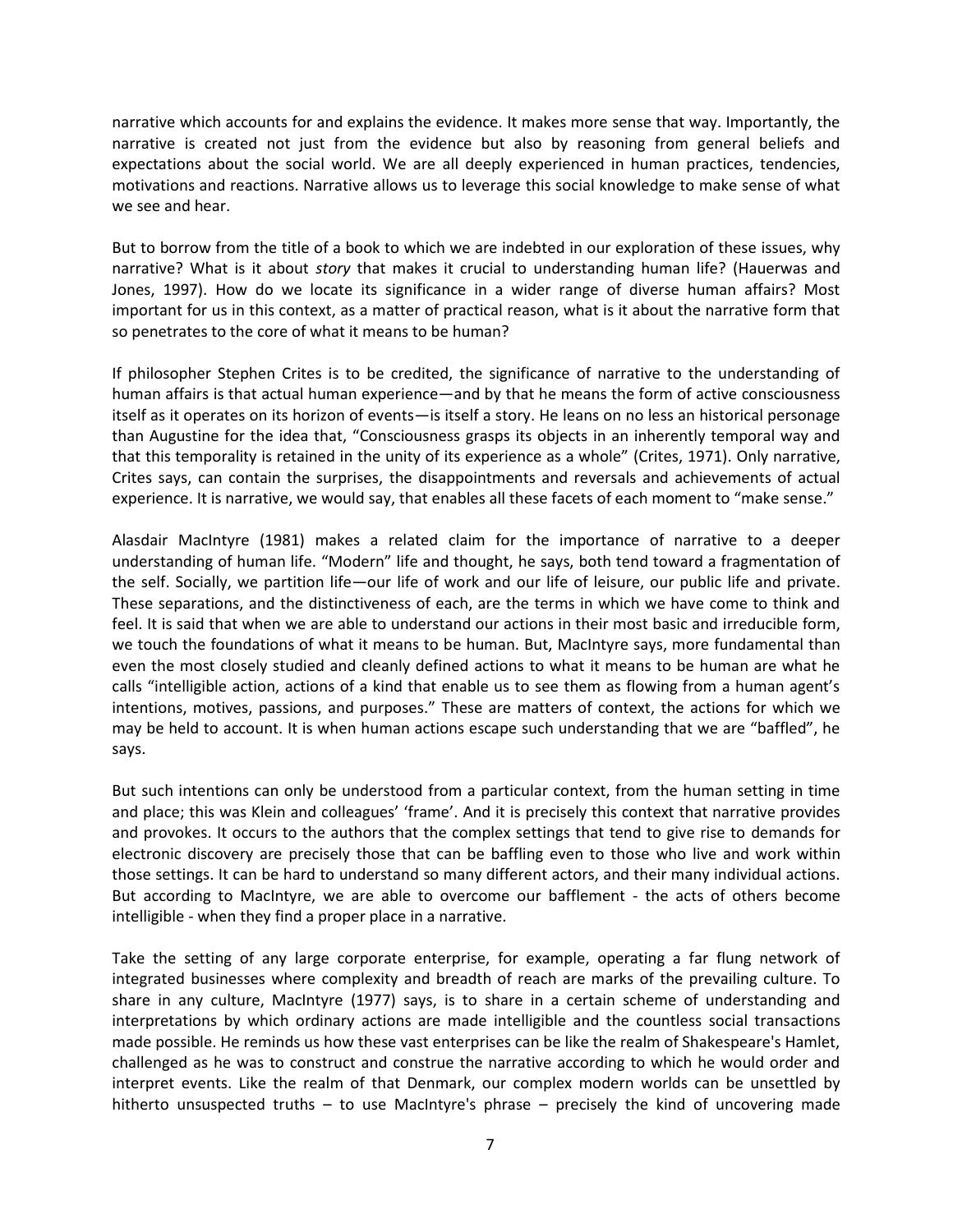possible by the deep probing of our evolving technologies and their big data. Aha! moments can come even on the biggest stages, when things are seen not as before, but as they really are. This is the radical reframing of Klein et al – in MacIntyre the 'epistemological crisis' – that can only be resolved "by the construction of a new narrative…" in which the agent comes to understand how the criteria of truth and understanding must be reformulated.

Thus, we can even say, the players operating in those high stakes dramas of our world are not unlike the children of whom the psychologist Bruno Bettelheim wrote when they are challenged to revise what they think are settled and comforting understandings of the goings on around them. Bettelheim writes that stories are essential to a well-ordered childhood. (WN, 142) "Before and well into the oedipal period (roughly, the ages between three and six or seven), the child's experience of the world is chaotic....During and because of the oedipal struggles, the outside world comes to hold more meaning for the child, and he begins to try to make sense of it....As a child listens to a fairy tale, he gets ideas about how he may create order out of the chaos that is his inner life". MacIntyre adds here that it is Bettelheim's argument that it is from fairy tales "that the child learns how to engage himself with and perceive an order in social reality. It is the child who is deprived of the right kind of fairy tale at the right age who later on is apt to have to adopt strategies to evade a reality he has not learned how to interpret or handle."

For Crites, MacIntyre and Bettelheim - and fabled lawyers like Angus apparently - it is through narrative that we integrate the complexity of human life into a coherent whole of intelligible action. All around us, in fact, our cultures are held in thrall by the power of stories - the stories upon which vast sums of money are won and lost every year. In his book Story (1997), which has been called the bible of screenwriting, Robert McKee asks why story as an art form "rivals all activities for our waking hours?" It is because, he says, quoting the critic Kenneth Burke, "stories are equipment for learning." Our appetite for them "is a reflection of the profound human need to grasp the patterns of living."

Given the significance of the narrative as a form for making sense of the complexity of human life, we might expect it to have a central role in investigations of human life. Here, we return briefly to the case studies of e-discovery investigations reported by Attfield and Blandford. In those studies the investigating lawyers organised information in a number of forms, but of those, chronologies played the most central role. On this topic the Senior Associate quoted earlier said, "I think it's a very natural way for us to think here, we always use chronologies, our great organizing basis." (Attfield and Blandford, 2011). Seeing events as a narrative allowed them to focus in on key time periods for more forensic investigation using more specific searches, develop more focused questions to ask witnesses during interviews, and to perceive events that seemed odd, inexplicable, unexplained or missing.

## *4. Applications for E-discovery*

Any decision to embrace an approach to managed document review will certainly mean a different operational landscape for those involved. First, and above all perhaps, it will mean a different mindset, one reflecting the grasp of relevancy as fundamentally derived from an understanding of a case as narrative. Ideally, this will be true of everyone involved, we believe, but it is especially important for those leading and managing the efforts of the group. Especially for those driving and directing the everyday affairs of the project, it is vital that there be an active and ongoing awareness of the role of storytelling in shaping both the processes and product of the team. The evolving narrative should be in everyone's clear line of sight, not lost amidst discussions of some detached notion of responsiveness.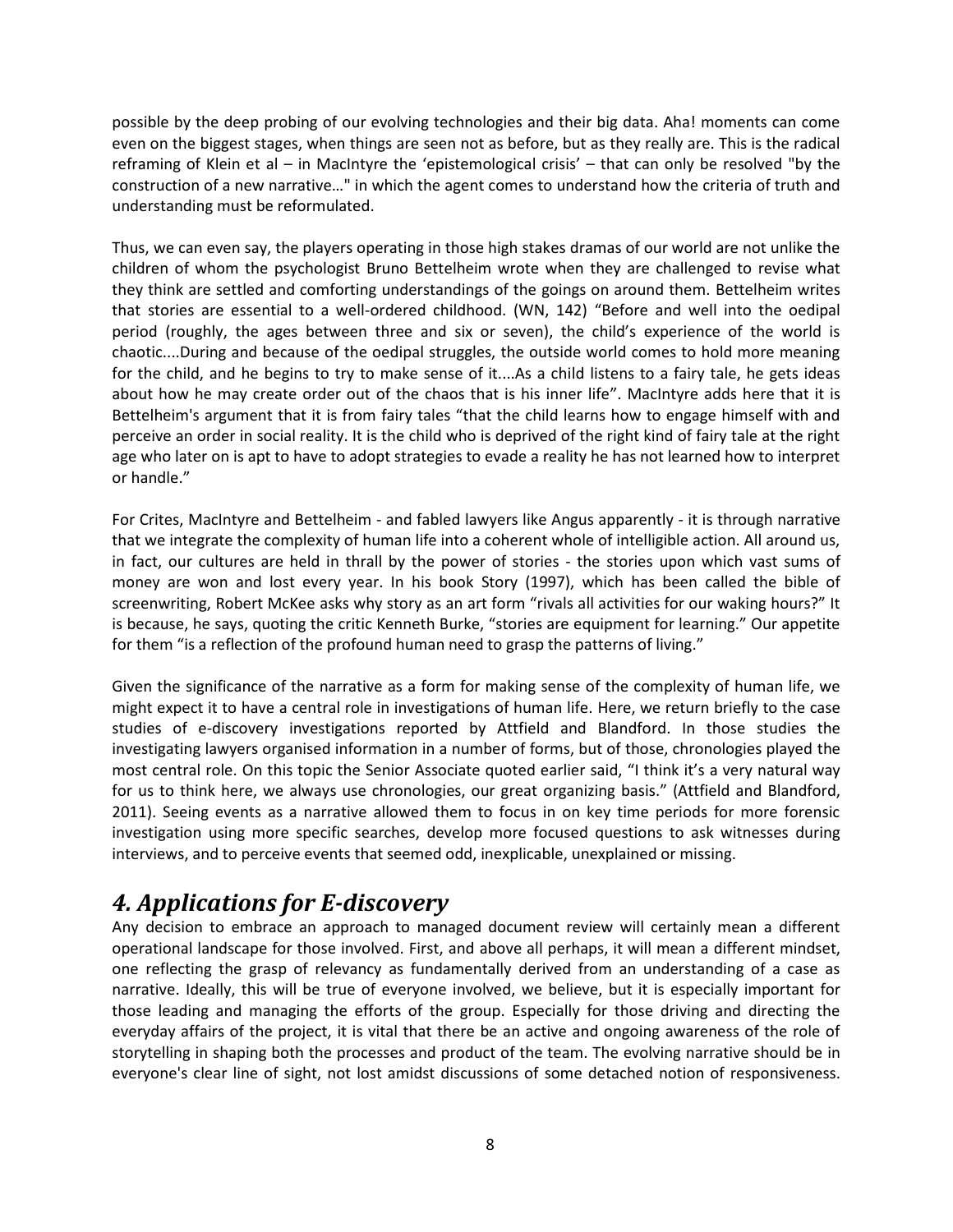Indeed, the notion of responsiveness should be driven by the context of narrative. The review plan should have ways of ensuring that this is the case.

So we turn now to the question that we initially set ourselves concerning implications for the deployment of predictive coding in practice. We do this in terms of a set of practice guidelines which are designed to locate narrative centrally within the thinking of a review team and within the deployment of predictive coding.

#### *Working the Frame*

As important as it is that project leadership embrace narrative as a tool in the carrying out of their mission, it is no less important that the narrative approach touch all team members – throughout the ranks and from top to bottom. This means narrative frame-working at all levels, from those who triage the general sets and shape the pools from which batches will be checked out, to those whose sometimes lonely task it is to sift through the occasional haystack in search of the ellusive needle. We believe that for reasons we have discussed above, storytelling offers a heightened level of cognitive engagement, a certain traction for those involved in difficult search endeavors. The authors have seen how this works on the ground as reviewer eyes widen and light up upon securing a grasp of the connections between even obscure data points that narrative is so good at providing. In the wake of such revelation, pace quickens, and quality improves (Hamilton and Chapin, 2012).

The authors argue that there is always a place for narrative reflection, regardless of the shape of the review process, however lean it may be in turning to predictive coding to streamline data processing and reduce costs. One of the authors is acquainted with a proprietary predictive coding process now being deployed that is said to offer remarkable rates of efficiency in the expert hands of its developer. Of the six steps said to be critical to this predictive coding from inception all the way to quality assurance and production, three call for narrative engagement of some kind. The dialogues that help to launch the case, the initial reviews of samples that set further gears in motion, and the supervised learning iterations that refine the machine's product all have a role for storytelling. It is the belief of the authors that the place for narrative will always be a vital one.

### *Threads of the Yarn: Differentiation in Sub-plots and Episodes.*

Investigations can be complex, involving multiple lines of enquiry. Typically these become differentiated as they emerge over time. These divisions can be leveraged in both the distribution of labor in the review team and in the deployment of predictive coding. On the first point, separate review teams can be assigned to and champion individual lines of enquiry. This can have the advantage of enhancing engagement of the review team and increasing their cognitive momentum by reducing task switching. On the second point, separate lines of enquiry will, by definition, have their own theories of relevance for both human and machine. For the human reviewer the theory will be characterized by a particular cast of characters, places and events. For the machine each will be characterized by a corresponding distribution of text tokens and specific areas of parameter space. By differentiating lines of enquiry during predictive coding iterations it may be possible to improve both the efficiency and effectiveness (in terms of precision and recall) of the process.

Each sub-plot may have multiple episodes of activity, or at least, can be thought of in that way. Similar to the differentiation of sub-plots, this can have implications for how review is handled in terms of both cognition and machine learning. Cognition is supported where complex phenomena are decomposed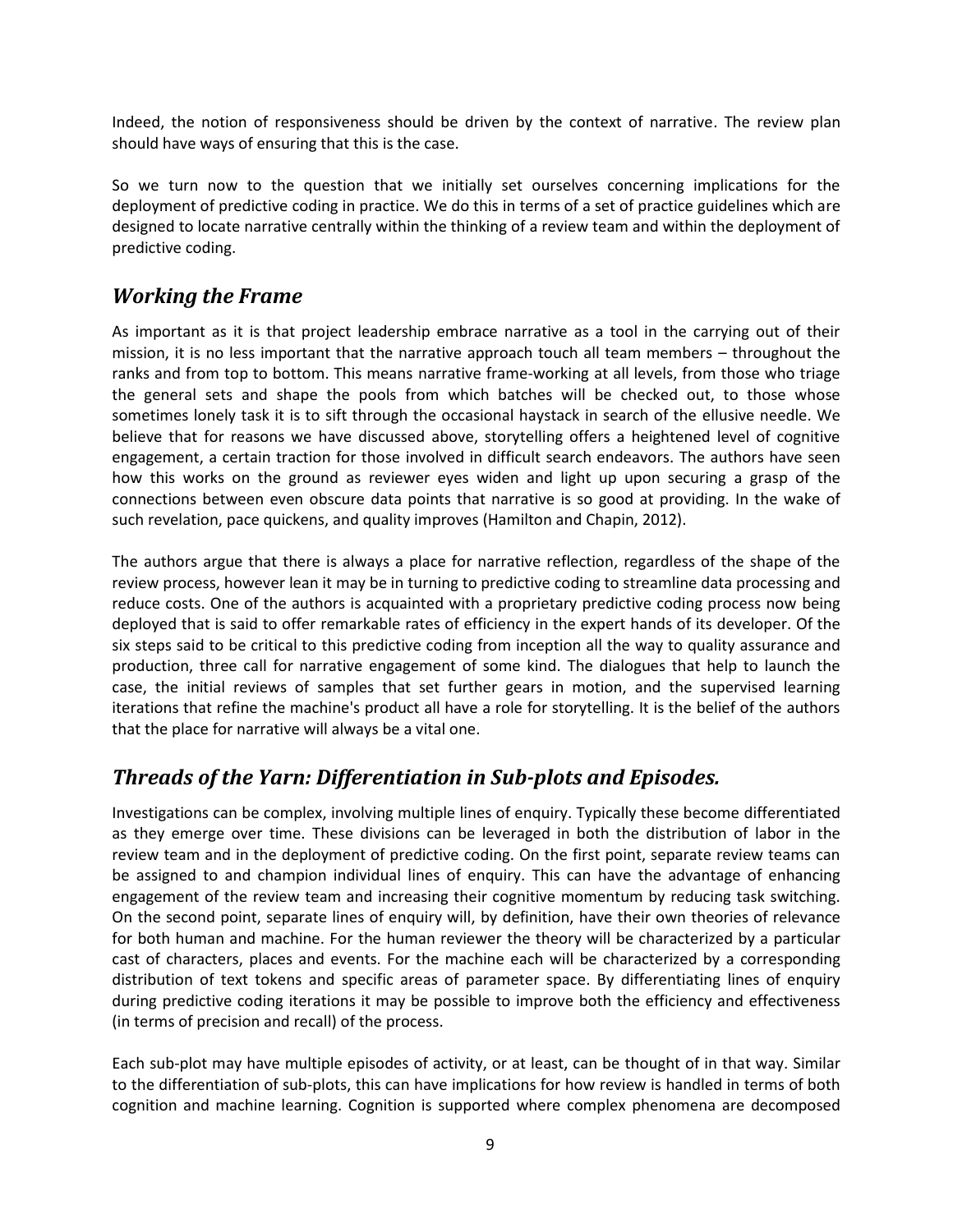into separate units, or 'Chunks' (Chase and Simon, 1973) which can be assigned to long term memory. Decomposing stories in this way is natural and has been understood as hierarchical (Pennington and Hastie, 1991). Naming these chunks can help memory through a process of verbal recoding (Miller, 1956). From the perspective of predictive coding, the arguments for the differentiating episodes are essentially the same as those for sub-plot differentiation. Different episodes may be characterized by different textual elements in documents and so advantage may be found in presenting them separately.

Sometimes these episodes and subplots emerge as follow up investigations into the particulars of specific events. We have found it remarkably helpful to offer the elements of storytelling as alternative ways of organizing these follow up efforts. Highly trained lawyers struggle sometimes to organize them along the formal lines of legal "issue." We have also seen them break free of such intellectual log jams when encouraged to think along the classic story lines of who, what, when, where, and why. As William Speros has very recently noted, they "are the stuff of which competent seed sets are made."(Speros, 2013). If reviewers are going to be asked to assist in the telling of a story, it makes sense, we believe, to offer structures – such as review protocols – that are themselves organized around the basic elements of narrative.

#### *The Storyteller-in-Chief*

Given the importance of narrative to the success of the overall project, one might consider designating someone as chief story teller, the person responsible for staying on top of the narrative as it evolves and for keeping that narrative in front of those working with the documents. The title Story Master has come to our minds, as a way of clarifying that aspect of a particular person's job. Although it may be advantageous to consider sub-plots separately, they may well crisscross in unexpected ways and so benefit from being related and perhaps integrated. Differentiation of sub-plots brings with it a need to enable channels for cross-fertilization. The chief story teller might take the role of what we have seen described as a 'bee' cross-pollinating between groups. Both roles were taken by a partner in an investigation we saw,

"I would go along to some of those meetings, probably once a week, and give them my overview from what I was hearing from interviews and the broader issues I was seeing, and then what I also would do whenever I had the chance was to spend some time in the room talking to people. So going to one of the groups and, "What have you seen?", "What's worrying you?", "What's this piece of paper you've got sat on the side there?", and saying "Oh well, you had better go a tell X about that because in an interview someone said Y and that feeds into that." So there's an element of informal cross-fertilization, a bit like a bee hopping from flower to flower."

This person can also take on the role of monitoring the flow of information. Are the important emails reaching their intended audience? Are they being read? What blockages are developing in the culture of that workplace? What parts of the ecosystem are threatened by collapse? In that regard, it is our experience, there is much to be said for the importance of managing by walking around, and keeping fingers on the pulse.

#### *Represent and Rehearse the Play*

The learning landscape should be marked by a keen awareness of the special role that external representations can play in enabling people to externalize and review their thinking. It is important to provide tools for representing and rehearsing parts of the story at every turn. Like laying out a jigsaw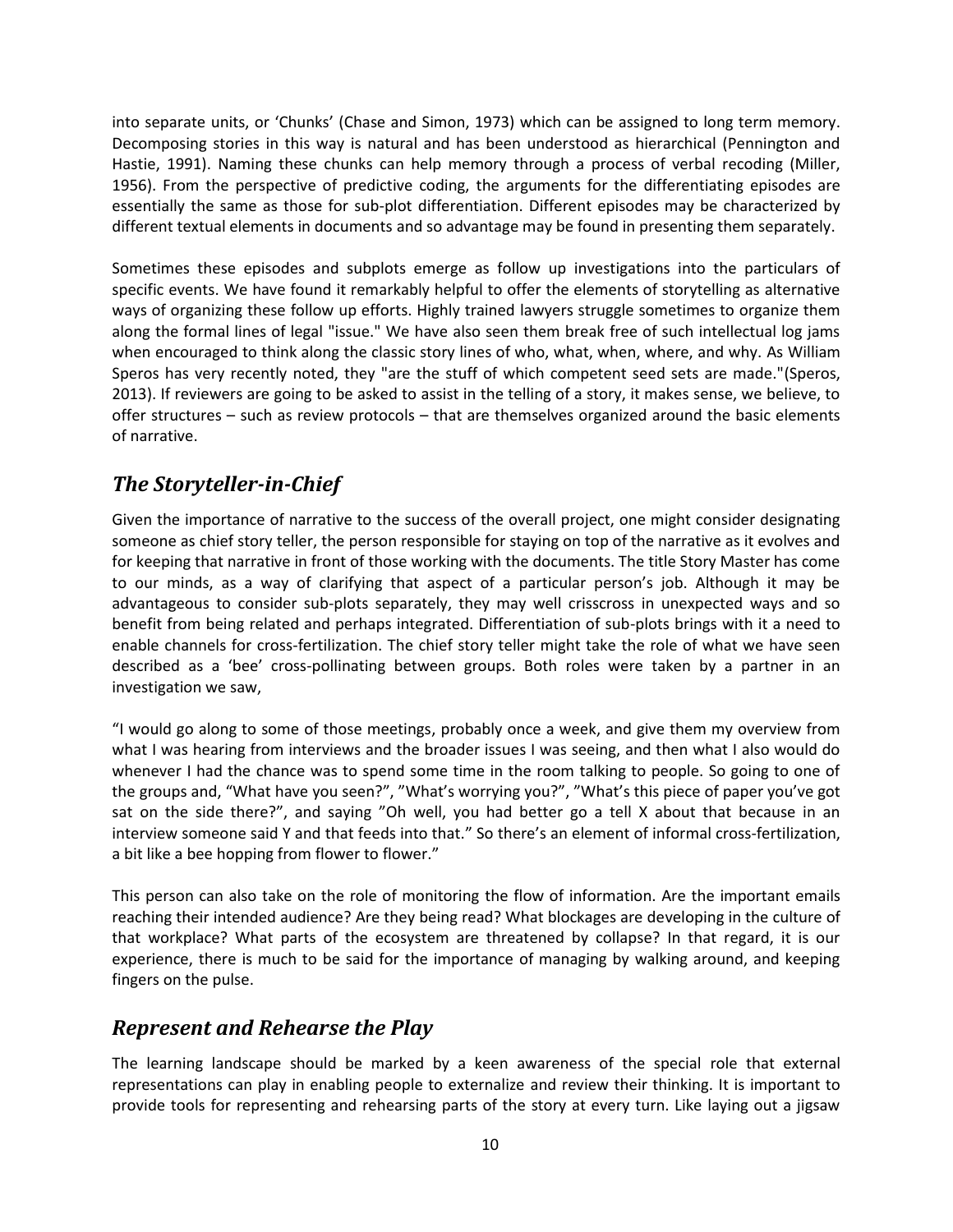puzzle, externalizing evidence as an ordered chronology allows people to engage in the creative practice of narrative interpretation, and in doing so, to ask 'what if' questions, to see gaps and to reframe their information needs.

One of the authors recently conducted a study looking into how representatives of the UK intelligence services would conduct a mock terrorist investigation using a novel interface design (Rooney, Wong, Attfield and Choudhury, Submitted). The interface allowed users to search for documents which appeared as cards on a large screen-based 'canvas'. These could then be manipulated free-style or arranged automatically in chronological order. The participants were observed to arrange documents into chronologies and then repeatedly and carefully review them, constructing and reviewing possible explanatory narratives. This allowed them to consider the implications of what they had found and, in turn, to specify what further information they might require.

The story can be written formally as text, sketched out informally on whiteboards or paper or represented graphically as timelines. Consider the full range of options, all the way from cutting edge visual display to the old fashioned advantages of hard copy and whiteboards near at hand. The simple truth is that people learn best in different ways and so this should be characterized by an appeal to epistemological diversity. And where possible, link story elements to underlying evidence so as to attest to the provenance of the story.

#### *No Reviewer Left Behind*

It needs to be recognized that the twists and turns of any good story can be difficult to grasp. Accordingly, the project landscape should include an ongoing teaching function, an intentional effort to leave no reviewer behind, if we may use that paraphrase. This should mean formal group sessions when necessary, as well as the more frequent opportunities that arise when good, off the cuff questions are asked, and full, patient answers called for.

Bearing in mind the essentially creative nature of storytelling in all its forms, project life ought to be characterized by a thoughtful approach to the question of how reviewers are to be treated. Storytelling is at its greatest strength when used as a lever for the full range of talents, both rational and intuitive, that are likely to be found whenever groups of people are gathered. Such gifts cannot be yanked out like so many wisdom teeth. They can only be offered by those whose pleasure it is to do so (Chapin, 2011).

Added to this, different sensemakers in any enterprise come equipped with different experiences, knowledge and expectations, and these are directly implicated in any interpretive exercise, which narrative construction surely is. By offering up narratives and their supporting evidence for inspection these alternative interpretations can be brought to bear. They may not be accepted, but by exposing them there may be an increased chance of overcoming the epistemological crisis and reframing a narrative towards more fruitful directions (Hamilton and Chapin, 2012).

## *5. Conclusions*

Perhaps it is because narrative is so much a part of what it means to be human, that the avenues for exploration of its use in e-discovery may well be endless. After all, both the producers and the consumers, both ultimate and penultimate, of narrative-driven intelligence stand to gain much from use of the narrative form. If our sources – philosophical, psychological and professional – are to be credited, we all share a natural bent towards the power of story. We all share a deeply engrained understanding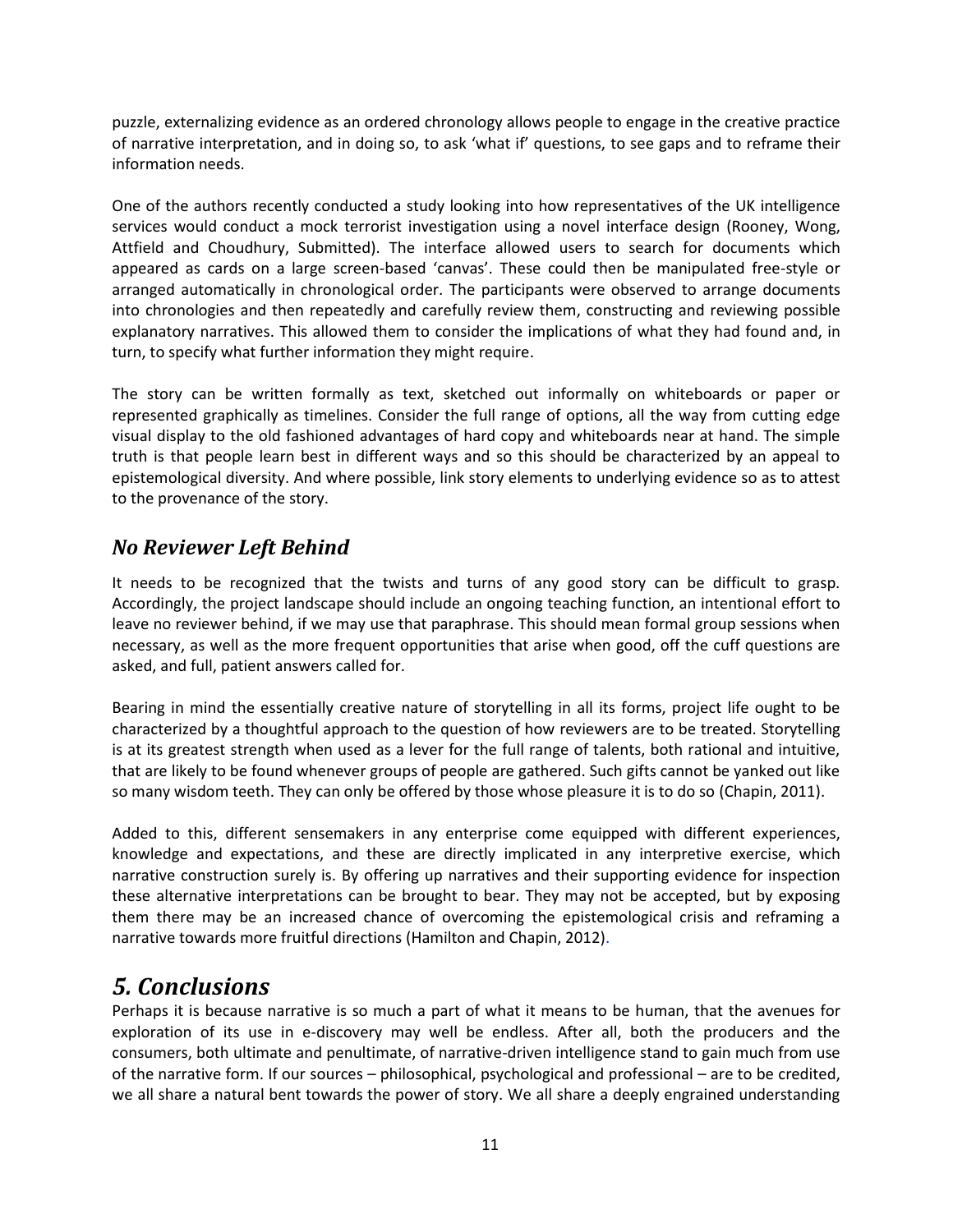of stories as a vehicle for important values, such as "meaning." Our sources agree – stories are how we figure the world out, how we make sense of it. The footprints of millions of ordinary people as they make their way to movie theatres around the world are further witness. What we have tried to do here is to make the case that, along with predictive coding itself, the creative use of the narrative form can be a powerful lever of all the other resources brought to bear upon the challenges that electronic discovery is facing.

What we have also attempted to convey here about applying narrative skills is how natural it would seem to be for e-discovery practitioners to want to do so, indeed how almost strange it is that they have not done so yet, at least not as a general approach. After all, the end result of all the combined processes of electronic discovery is almost always storytelling of some kind – whether to another party sitting across a table, or a decision-maker sitting behind a bench, or, in some important cases, to a world hungry to know what has really gone on in important corners. Yet, explicit narrative thinking has tended to occur among only a select few.

By no means does the momentous industry turn to predictive coding signal that narrative thinking has lost its place. Rather, we argue that where such technologies are employed, it means that two parallel theories of relevance are at work, each helping to refine the other, both moving with each reiterative step towards a convergence theory. In convergence, each serves the other - the machine's grasp of the data on the one hand, and the narrative understanding of the real life context on the other.

If we are right that there is benefit in an orientation in e-discovery towards narrative then the benefits should be measurable. But what are they exactly and how might they be measured? At one level, document review is a classification task. Hence, given some benchmark 'ground truth' relevance decisions for a collection, standard IR measures of recall and precision can be used as assessments of effectiveness; time taken can be used to measure efficiency. In addition, objective measures of performance might be augmented by measures of more subjective, psychological responses. Our anecdotal evidence is that reviewers feel more engaged when there is strong sense of a narrative at the heart of an e-discovery review exercise, and with increased feelings of engagement we might anticipate greater understanding of the facts of the case. Hence psychological engagement can act as a proxy, at least, for the kinds of things we are interested in. The measurement of psychological engagement in technological environments has received increasing interest in recent years, and a number of approaches exist (Lalmas, Attfield, Kasai and Piwowrski, 2011), including a standardized questionnaire for measuring engagement developed by O'Brian and Toms (2010). Reviewer-knowledge might be additionally assessed by quizzing them about key facts after the task. In ongoing research by two of the authors, we are using measures of recall, precision, task-time, engagement and understanding to assess the impact of a narrative orientation in e-discovery type tasks. In this study, the narrative orientation extends to representations of evidence that participants are asked to create. We ask participants to perform a small investigation in which they review documents and organise selected information into graphical structures that are either chronological, argumentational or freeform (unconstrained). We intend to report the results of this study as future work.

It is certainly no little thing that the setting in which electronic discovery takes place is one in which the deconstruction and reconstruction of narratives can be dramatic, and involve high stakes, and occur under the tight constraints of court-ordered time and in the harsh glare of public light. If we are correct in our assessment of the power of narrative to address those challenges, then we are likely also correct in sensing that there is opportunity ahead for those willing and able to effectively deploy it. Further, we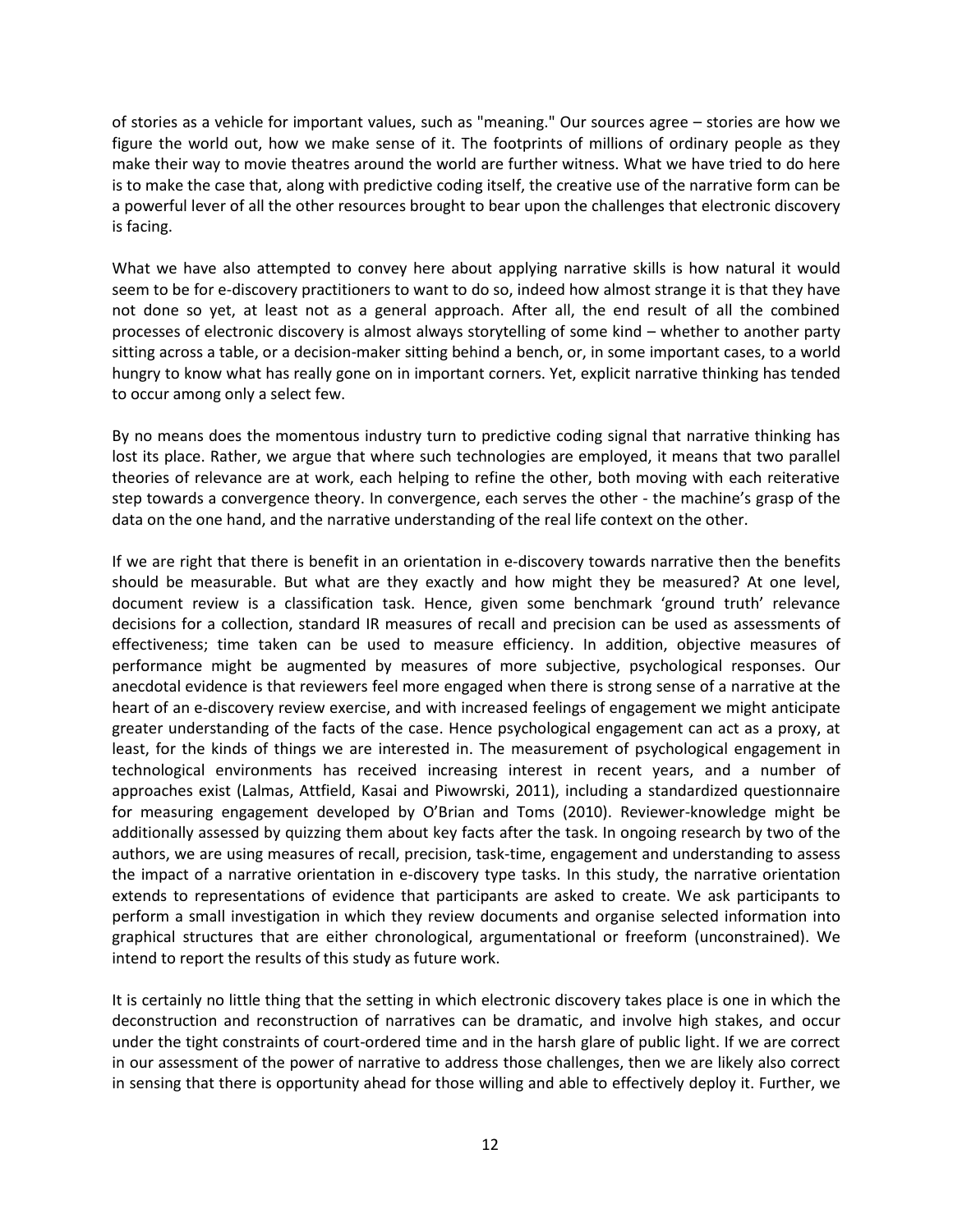even wonder, given the nature of the crises needing resolution in such matters, whether a decision to do so might not even be deemed a matter of professional responsibility.

### *References*

Attfield, S. & Blandford, A., 2011. Making Sense of Digital Footprints in Team-based Legal Investigations: The Acquisition of Focus. *Human–Computer Interaction - Special Issue on Sensemaking* 26(1-2).

Attfield, S. & Blandford, A. 2010. Discovery-led Refinement in e-Discovery Investigations: Sensemaking, Cognitive Ergonomics and System Design. *Artificial Intelligence and Law - Special Issue on e-Discovery*, 18(4) p.387.

Attfield, S. & Blandford, A. (2008) E-disclosure Viewed as 'Sensemaking' with Computers: The Challenge of 'Frames' Digital Evidence and Electronic Signature Law Review 5. Also in: G.Chandana (Ed) (2009) E-Discovery and Metadata: Evidentiary Issues, Amicus Books, India.

Bettelheim, Bruno, 1976, *The Uses of Enchantment*, New York: Alfred A. Knopf.

Blandford, A., Green, T. R. G., Furniss, D. & Makri, S. (2008) Evaluating System Utility and Conceptual Fit Using CASSM. International Journal of Human–Computer Studies. 66.

Chapin, L., 2011, Contract Coders: e-Discovery's "Wasting Asset"?, *E-discoveryTeam Blog* (Guest Entry) November 15 2011. Available on line at: https://e-discoveryteam.com/2011/11/14/contract-coders-ediscoverys-wasting-asset//

Chase, W.G. & Simon, H.A., 1973. Perception in chess. *Cognitive Psychology*, 4, p.55.

Crites, S., 1971. The Narrative Quality of Experience, Journal of the American Academy of Religion, 39(3), Reprinted in: Hauerwas, S., and Hones, L.G. (eds.), 1997, Why Narrative?: Readings in Narrative Theology, Oregon: Wipf and Stock.

Da Silva Moore v. Publicus Groupe, 2012, WL 607412 (S.D.N.Y), approved and adopted in DaSilva Moore v. Publicus Groups, 2012 WL 1446534.

Dervin, B., 1983. An Overview of Sense-making Research: Concepts, Methods, and Results to Date. International Communications Association Annual Meeting, Dallas, May, 1983. Available online at: http://faculty.washington.edu/wpratt/MEBI598/Methods/An%20Overview%20of%20Sense-Making%20Research%201983a.htm

Dysart, J. (2011). A New View of Review. ABA Journal, 97(10), p.26.

Grossman, M. R., and Cormack, G. V., 2011. Technology-Assisted Review in E-Discovery can be More Effective Than Exhaustive Manual Review. *Richmond Journal of Law and Technology*, 17(3).

Hauerwas, S., and Jones, L.G. (eds.), 1997, Why Narrative?: Readings in Narrative Theology, Oregon: Wipf and Stock.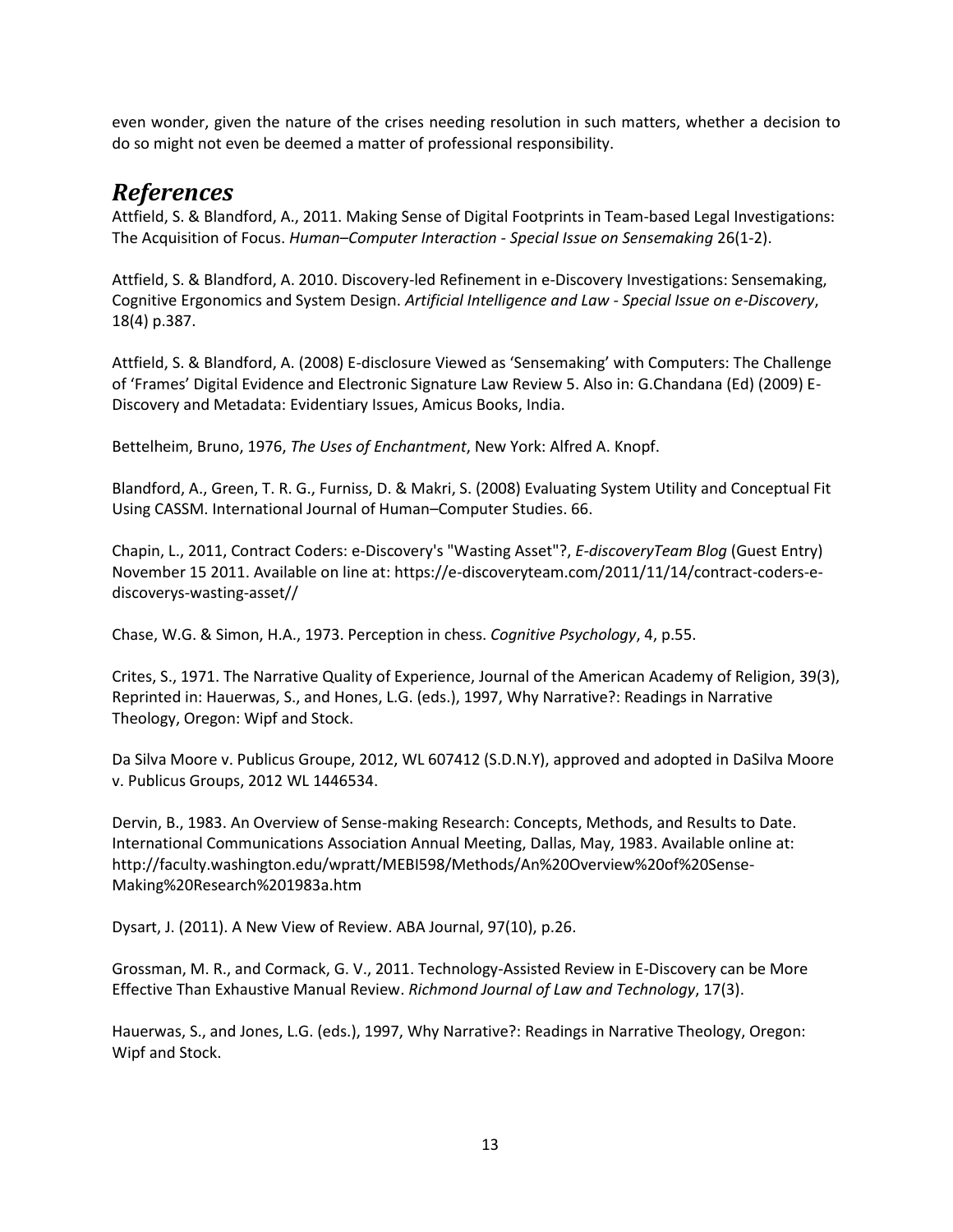Hogan, C., Bauer, R.S. & Brassil, D., 2010. Automation of legal sensemaking in e-discovery. *Artificial Intelligence and Law*, 18(4), p.431.

Hamilton, W., and Chapin, L., 2012, Storytelling: The Shared Quest for Excellence in Document Review, E-discovery Team Blog (Guest Entry), 8<sup>th</sup> January 2012. Available online at: http://ediscoveryteam.com/2012/01/08/storytelling-the-shared-quest-for-excellence-in-document-review/

Klein, G., Phillips, J.K. & Peluso, D.A., 2007. A Data-frame Theory of Sensemaking, in: *Expertise Out of Context: Proceedings of the Sixth International Conference on Naturalistic Decision Making*, Pensacola Beach, Florida, May 15-17, 2003, ed. Robert Hoffman, Lawrence Erlbaum Associates Inc, 2007 p.113.

Lalmas M., Attfield S., Kazai G. & Piwowarski D., 2011. Towards a Science of User Engagement, UMWA 2011 Workshop on User Modeling and Web Applications. Available online at: http://www.dcs.gla.ac.uk/~mounia/Papers/engagement.pdf

Losey, R., 2012a. Day One of a Predictive Coding Narrative: Searching for Relevance in the Ashes of Enron, *E-Discovery Team Blog*, 1<sup>st</sup> July 2012. Available online at: http://ediscoveryteam.com/2012/07/01/day-one-of-a-predictive-coding-narrative-searching-for-relevance-inthe-ashes-of-enron/.

Losey, R., 2012b. Days Seven and Eight of a Predictive Coding Narrative: Where I have another hybrid mind-meld and discover that the computer does not know God, *E-Discovery Team Blog*, 29th July 2012, Available online at: http://e-discoveryteam.com/2012/07/29/days-seven-and-eight-of-a-predictivecoding-narrative-where-i-have-another-hybrid-mind-meld-and-discover-that-the-computer-does-notknow-god/.

Losey, R., 2013. The Increasing Importance of Rule 26(g) to Control e-Discovery Abuses. *E-Discovery Team Blog,* 24th February 2013, Available online at: http://e-discoveryteam.com/2013/02/24/theincreasing-importance-of-rule-26g-to-control-e-discovery-abuses/

MacIntyre, A., 1977, Epistemological Crises, Dramatic Narrative, and the Philosophy of Science, *Monist* 60, 4, p.453. Reprinted in Hauerwas, S., and Hones, L.G. (eds.), 1997, *Why Narrative?: Readings in Narrative Theology*, Oregon: Wipf and Stock.

MacIntyre, A., 1981, The Virtues, The Unity of a Human Life, And The Concept Of A Tradition, in *After Virtue* . Notre Dame University Press.

McElhaney, J., 2009. The Arsenal of Persuasion: Make Your Closing Arguments a Really Good Story, *ABA Journal*, July 2008. Available online at: http://www.abajournal.com/magazine/article/the\_arsenal\_of\_persuasion/

McElhaney, J., 2012. McElhaney Explains the Origin of Angus, *Youtube*, Available online at: https://www.youtube.com/watch?v=T7Ujgwi3VRg

McKee, R., 1997. *Story: Substance, Structure, Style and the Principles of Screenwriting*, New York, Harper-Collins.